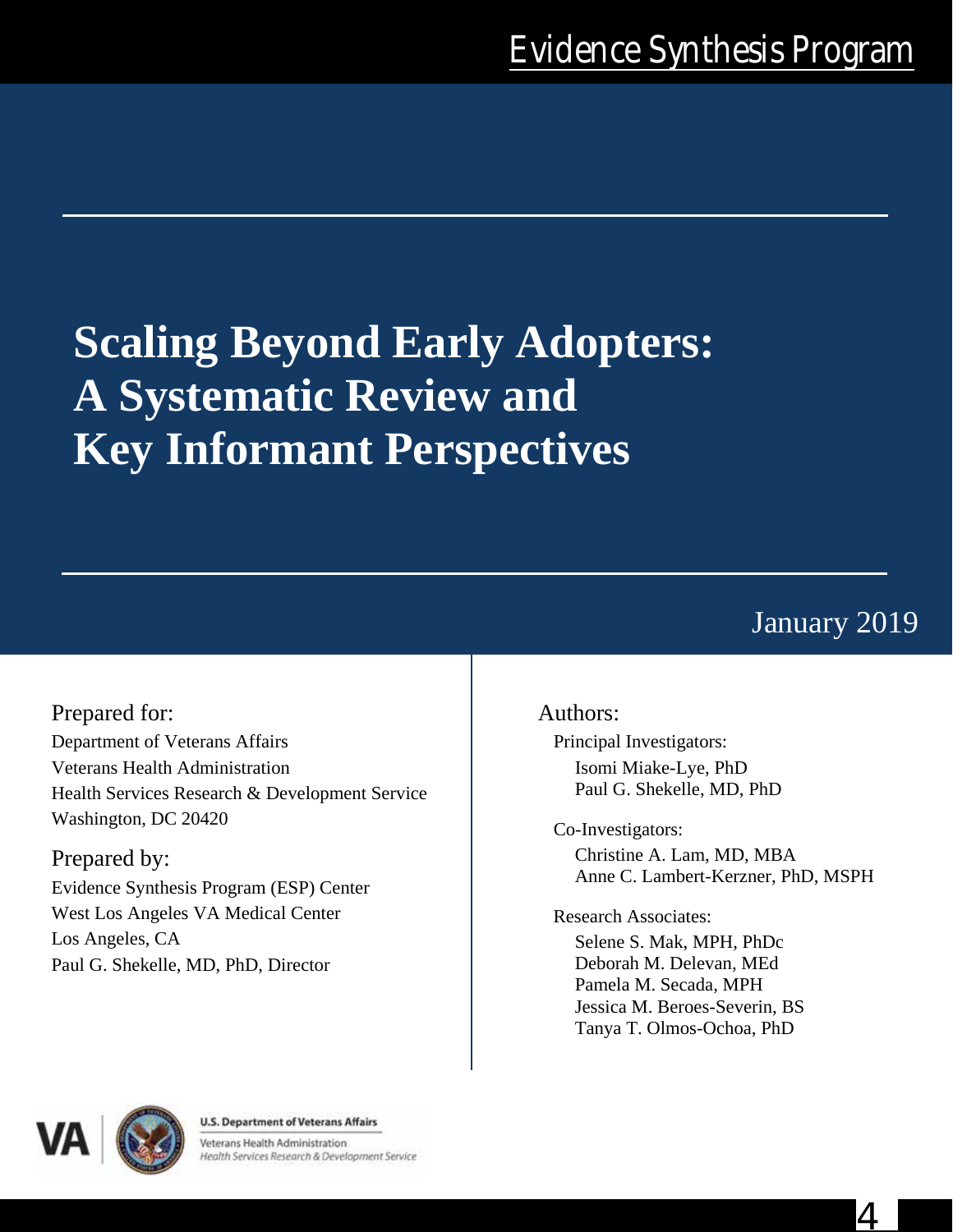# **PREFACE**

The VA Evidence Synthesis Program (ESP) was established in 2007 to provide timely and accurate syntheses of targeted healthcare topics of importance to clinicians, managers, and policymakers as they work to improve the health and healthcare of Veterans. These reports help:

- Develop clinical policies informed by evidence;
- Implement effective services to improve patient outcomes and to support VA clinical practice guidelines and performance measures; and
- Set the direction for future research to address gaps in clinical knowledge.

The program is comprised of four ESP Centers across the US and a Coordinating Center located in Portland, Oregon. Center Directors are VA clinicians and recognized leaders in the field of evidence synthesis with close ties to the AHRQ Evidence-based Practice Center Program and Cochrane Collaboration. The Coordinating Center was created to manage program operations, ensure methodological consistency and quality of products, and interface with stakeholders. To ensure responsiveness to the needs of decision-makers, the program is governed by a Steering Committee comprised of health system leadership and researchers. The program solicits nominations for review topics several times a year via the [program website.](https://www.hsrd.research.va.gov/publications/esp/TopicNomination.cfm)

Comments on this evidence report are welcome and can be sent to Nicole Floyd, Deputy Director, ESP Coordinating Center at [Nicole.Floyd@va.gov.](mailto:Nicole.Floyd@va.gov)

**Recommended citation:** Miake-Lye IM, Mak SS, Lambert-Kerzner AC, Lam CA, Delevan DM, Secada PM, Beroes-Severin JM, Olmos-Ochoa TT, Shekelle PG. Scaling Beyond Early Adopters: A Systematic Review and Key Informant Perspectives. VA ESP Project #05-226; 2019. Posted final reports are located on the ESP [search](https://www.hsrd.research.va.gov/publications/esp/reports.cfm) page.

This report is based on research conducted by the Evidence Synthesis Program (ESP) Center located at the **West Los Angeles VA Medical Center, Los Angeles, CA**, funded by the Department of Veterans Affairs, Veterans Health Administration, Health Services Research and Development. The findings and conclusions in this document are those of the author(s) who are responsible for its contents; the findings and conclusions do not necessarily represent the views of the Department of Veterans Affairs or the United States government. Therefore, no statement in this article should be construed as an official position of the Department of Veterans Affairs. No investigators have any affiliations or financial involvement (*eg*, employment, consultancies, honoraria, stock ownership or options, expert testimony, grants or patents received or pending, or royalties) that conflict with material presented in the report.

i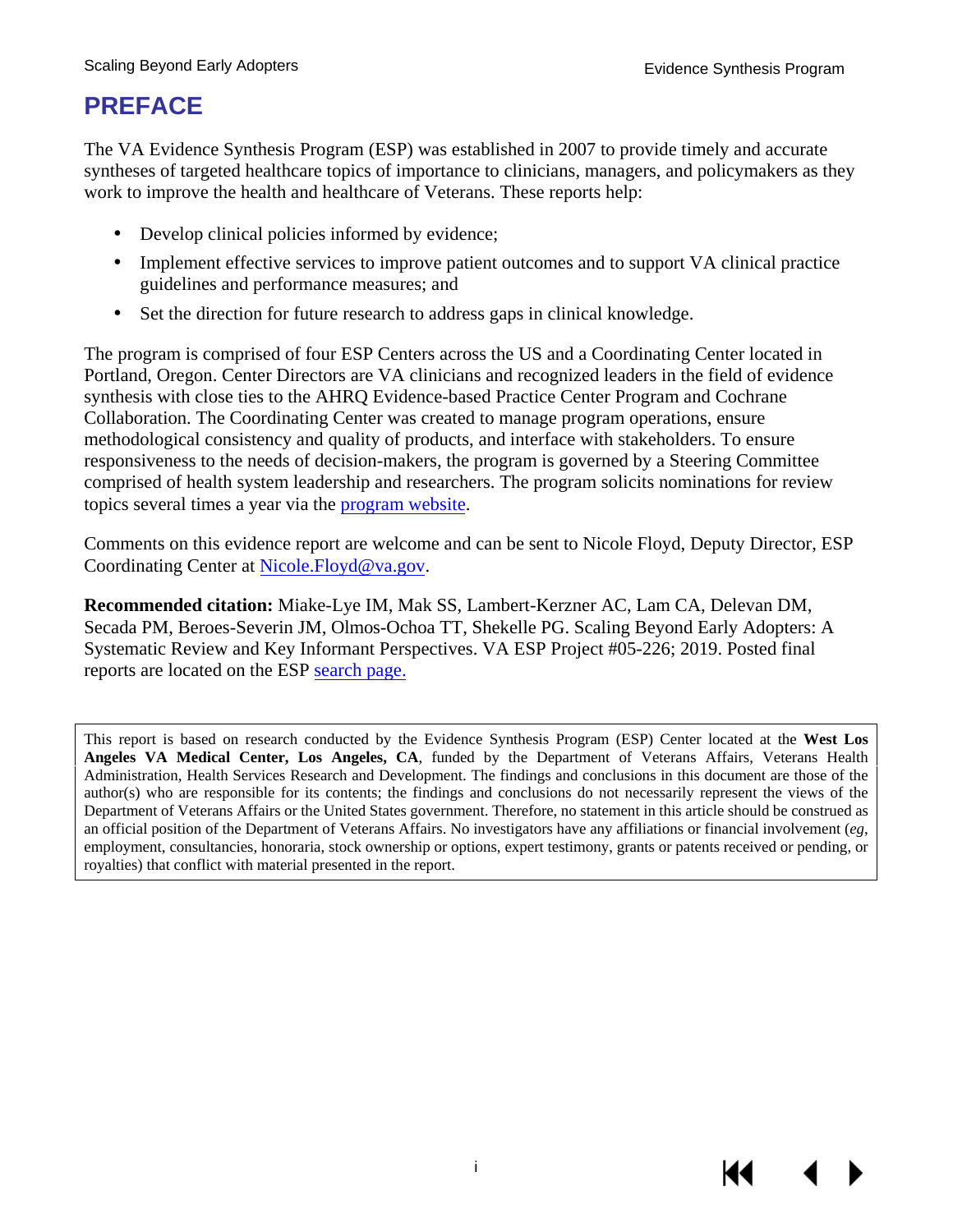# **EXECUTIVE SUMMARY**

## **INTRODUCTION**

The process of moving research insights into clinical practice can be slow and a gap often remains between best practices, frequently developed within single sites or small populations, and general practice delivered at a population scale. The field of implementation science seeks to mend this gap by promoting the adoption and appropriate use of effective interventions, practices, and programs, which includes the study of scale-up and spread of innovations. While hard-to-engage sites may have unique characteristics from sites that are engaged quickly or earlier, they are not typically differentiated in scale-up and spread processes. Thus, there is a lack of information about hard-to-engage sites and how to tailor approaches to these sites in scale-up and spread efforts. The objective of this project is to use systematic review and qualitative interview methods together to understand strategies available to scale up and spread clinical and administrative practices across large healthcare systems such as the VHA, with a focus on "hardto-engage" sites.

## **METHODS**

#### **Systematic Literature Review**

To identify relevant literature, we searched multiple databases using key terms related to scaling or spread of health interventions, improving low-performing organizations, and learning health system(s). In addition to searching publicly available databases, we searched abstracts within a database of all projects funded by the VA QUERI program from fiscal years (FY) 2008-2012. Studies were excluded at either the abstract or the full-text level if they were: not about healthcare delivery systems (*eg*, spread within schools or community-based non-profits), about low-income country settings, about learning healthcare systems but not spread (*eg* only discussed data infrastructure), discussed spread conceptually without a specific example or case study, or studies that did not have a large magnitude of spread (fewer than 10 sites included in the spread effort). We abstracted data on the following: the macro model the spread followed (collaborative/exchange to support spread of multiple initiatives within a specific topic area, initiative-specific spread, or embedded spread within a system), any specific micro strategies reported as part of the spread effort, the catalyst or rationale for starting the spread effort, focus/topic area of the practice or initiative, the country or countries where spread occurred, if and how the publication described working with hard-to-engage sites, and magnitude of spread.

#### **Key Informant Interviews**

We invited a total of 24 key stakeholders to participate in semi-structured interviews. The participants were drawn from 2 distinct samples: project leads and improvers on VA's quality metrics. We identified 8 project leads based on their project's spread magnitude and any specific references to spread activities being analyzed or implemented. These interviewees shared their perspectives on and experiences with strategies to scale up and spread clinical and administrative practices across healthcare systems, with a focus on "hard to reach" sites, which could also include low performers. The second group of interviewees were improvers in the VA's performance metric system, that tracks a multitude of individual metrics, combines them to produce an overall global score for each VA facility, and then ranks sites into quintiles. We



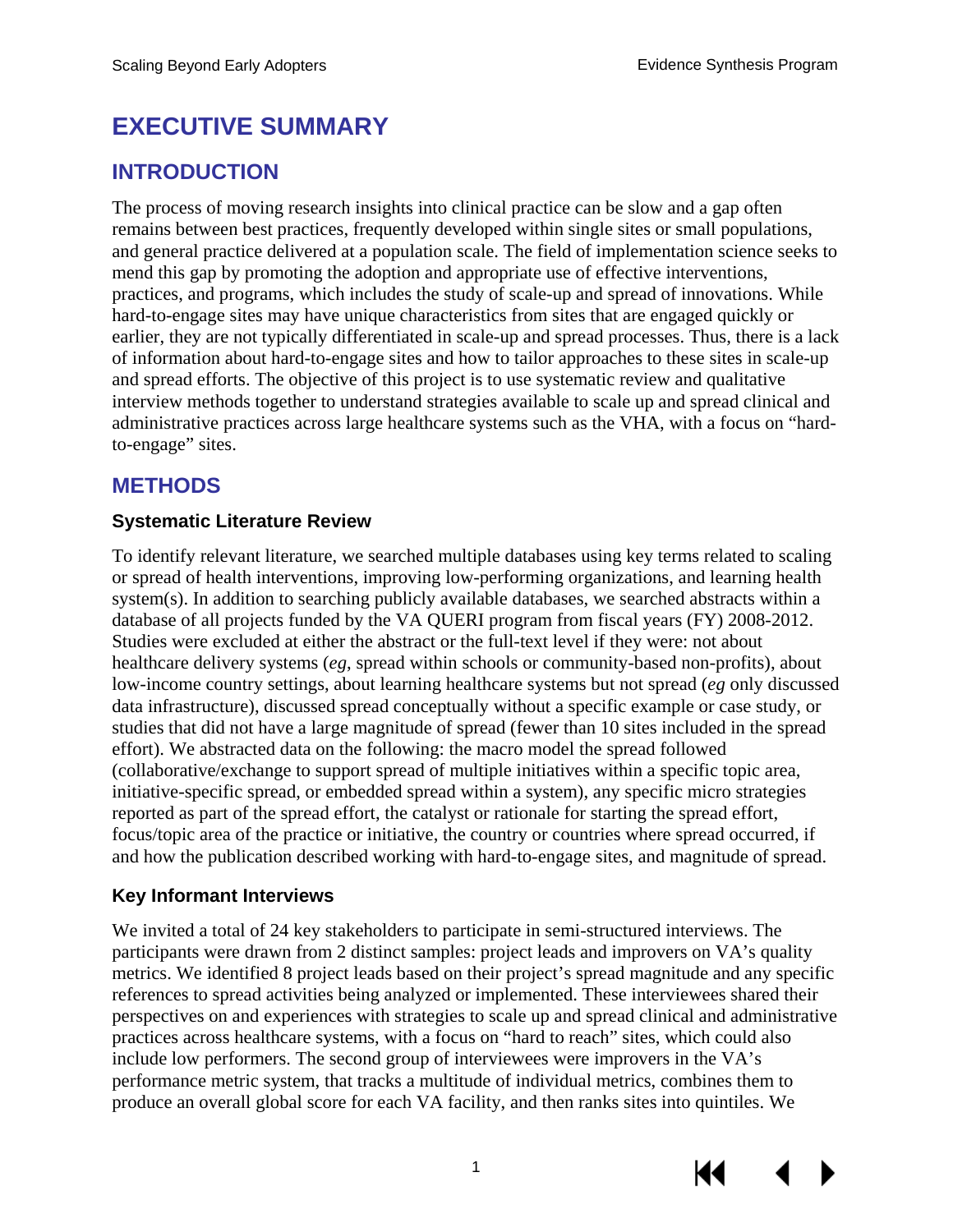identified 7 sites that had improved their quality ranking and invited 2 key informants from each site. These key informants represented one person in a leadership position and one person closely involved in improvement activities at the site. We interviewed a total of 16 key stakeholders from these sites, who shared perspectives on and experiences with strategies their sites used to improve their overall score, as well any specific metrics that may have been targeted for improvement.

## **Data Synthesis and Analysis**

We drew from a combination of both key informant interviews and literature review findings to address the key questions. We first analyzed the literature and interviews separately, as described below, and then synthesized across these data sources by comparing and contrasting findings within key questions.

# **RESULTS**

We identified 1,919 potentially relevant citations, of which 964 were included at the title screening and 307 abstracts were included and obtained as full-text publications. A total of 52 publications were identified at full-text review as meeting inclusion criteria and contributed to our final sample.

## **What Does Large Magnitude Scale-up and Spread Look Like?**

#### *Breaking down the national spread process*

After working with innovators to test and pilot the initiative and then working with early adopters to test scale-up and spread strategies, activities described in our data split the final phase of full-scale spread into 2 parts with distinct strategies. The first part of the full-scale spread, which we are calling the "mass broadcast" phase, uses strategies intended to reach maximal audience. The second part of the full-scale spread phase, which we are calling the "repersonalize" phase, returns to using strategies more often employed in the first 2 phases of the spread process.

#### *Macro models*

We identified 3 distinct macro models to describe the organization or infrastructure of spread efforts in the 52 included publications. These included spread efforts that embedded scale-up or spread within a system of care (n=29), collaboratives or exchanges to support the spread of multiple initiatives within a specific topic area  $(n=14)$ , and initiative-specific spread efforts  $(n=9)$ .

#### *Preconditions to consider in large-magnitude scale-up*

Several factors repeatedly arose throughout the QUERI interviews, SAIL interviews, and literature as crucial information to gather prior to engaging in large magnitude scale-up. It is crucial that scale-up initiators gather information on who will need to be involved at each site and identify context-specific strategies that will be aligned with the goals of the scale-up.

К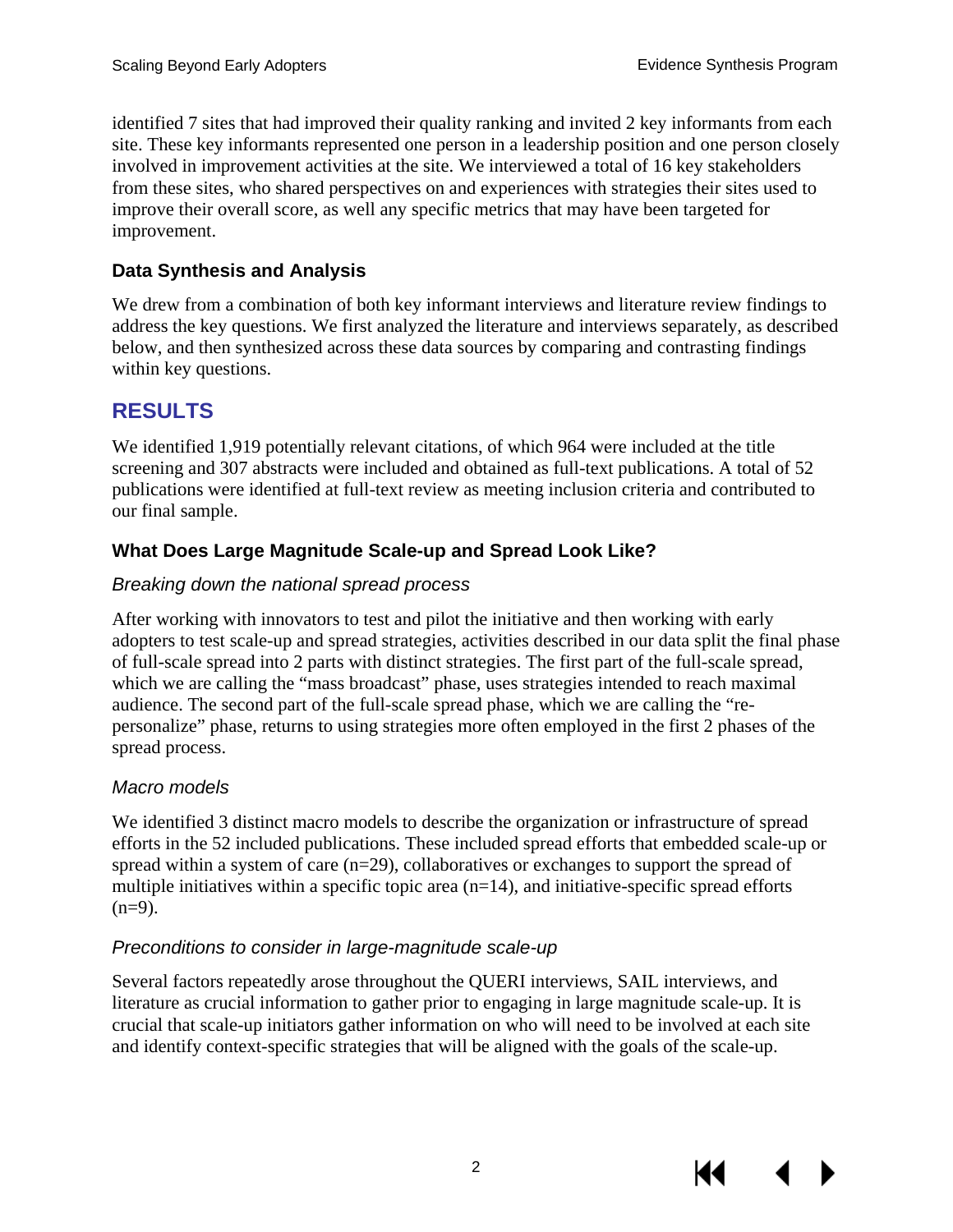#### *VA preconditions and existing networks for spread*

In addition to building networks de novo for a specific collaborative or exchange, spread efforts can also leverage existing networks in a similar model to collaboratives or exchanges. To better understand the existing conditions in VA that could facilitate spread efforts, we used data from the SAIL improver interviews. This information-seeking almost always occurred after working on homegrown solutions and analyzing local priorities and challenges. Once specific initiatives or issues had been identified, SAIL improvers sought information related to that particular area of interest. Existing sources of spread in the VA include peer to peer connections, existing VA hubs of information, central office expertise, and some non-VA entities.

#### **Considerations and Strategies for Working with Hard-to-engage Sites**

We drew from the QUERI spread project papers and interviews, as well as from the 18 publications we identified as either providing descriptions of hard-to-engage sites  $(n=11)$  or additionally providing descriptions of strategies used with these hard-to-engage sites after identifying/describing them  $(n=7)$ . The proportion of hard-to-engage sites was small, and the phrase "N-of-1" was used repeatedly throughout the QUERI interviews to describe experiences working with hard-to engage sites. While descriptions of hard-to-engage sites often portrayed challenges, a number of beneficial characteristics also warrant mention due to their repeated appearance. Hard-to-engage sites may have low bandwidth or limited resources, local innovations or homegrown solutions that present competition for an innovation, or competing priorities that do not overlap with the priorities of a spread initiative. While these were among the common challenges hard-to-engage-sites might face, a number of potential benefits were also highlighted: a healthy skepticism can lead to collaboration and potential innovation improvement, hard-won engagement that is slow to come may be more durable in the long-term, and low-performing sites can sometimes be easier to engage since their priorities are in alignment with a spread initiative's goals.

Since hard-to-engage sites are highly variable in their needs, QUERI interviewees recommended "a flexible, tailored approach to one [site] at a time." Useful strategies for hard-to-engage sites, as highlighted in the most salient themes from the literature and interviews, include facilitation, creating a web of support, establishing peer to peer communication, allowing sites to kick the tires of an innovation, tackling upstream issues, increasing visibility with multiple levels of leadership, utilizing a hard core with soft periphery model of innovation, maintaining engagement with non-adopter sites, and framing the message to initiate positive and helpful working relationships.

## **CONCLUSIONS**

Low performers and hard-to-engage audiences are most in need of engagement when spreading innovations intended to standardize practice or improve quality of care, but they were understudied in the identified literature on large-magnitude scale-up and spread efforts. Variations in care delivery will require a better understanding of how to work with low performer and hard-to-engage groups. Hard-to-engage sites can be highly variable in terms of the challenges or barriers they face. For these myriad of individual factors, bundles of engagement strategies that are more personalized and intensive can help spread initiators reach these groups. More testing of strategies to use with these groups, as well as documentation of adaptations or

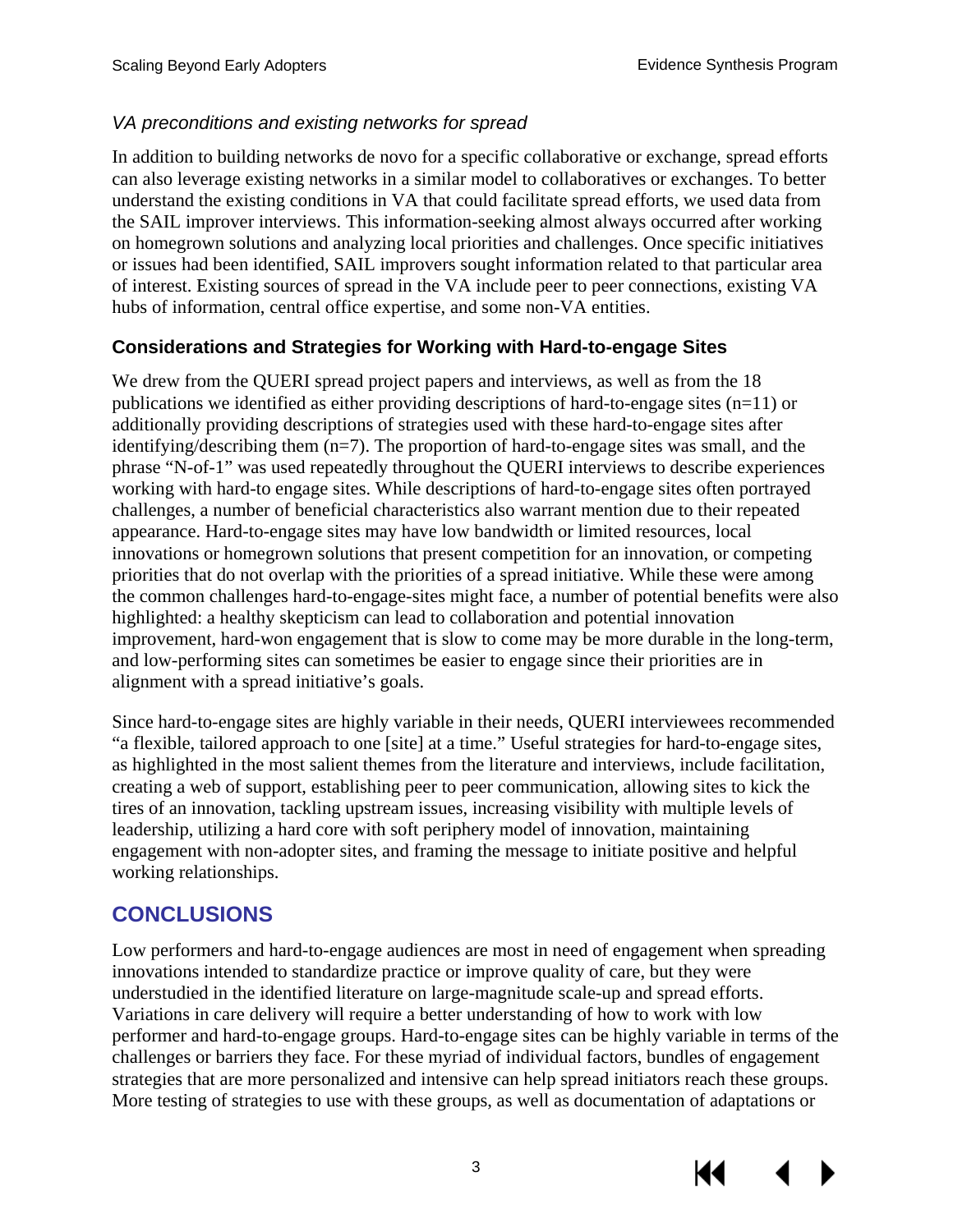$M \rightarrow$ 

tailoring large-magnitude spread efforts make in engaging different groups of adopters, is needed.

# **ABBREVIATIONS**

| Agency for Healthcare Research and Quality                          |
|---------------------------------------------------------------------|
| <b>Center for Information Dissemination and Education Resources</b> |
| Consolidated criteria for reporting qualitative research            |
| <b>Health Services Research and Development Service</b>             |
| Institute for Health Improvement                                    |
| National Institutes of Health                                       |
| Office of the VA Secretary                                          |
| <b>Quality Enhancement Research Initiative</b>                      |
| Strategic Analytics for Improvement and Learning                    |
| <b>Technical Expert Panel</b>                                       |
| <b>Veterans Health Administration</b>                               |
| <b>Veterans Integrated Services Networks</b>                        |
|                                                                     |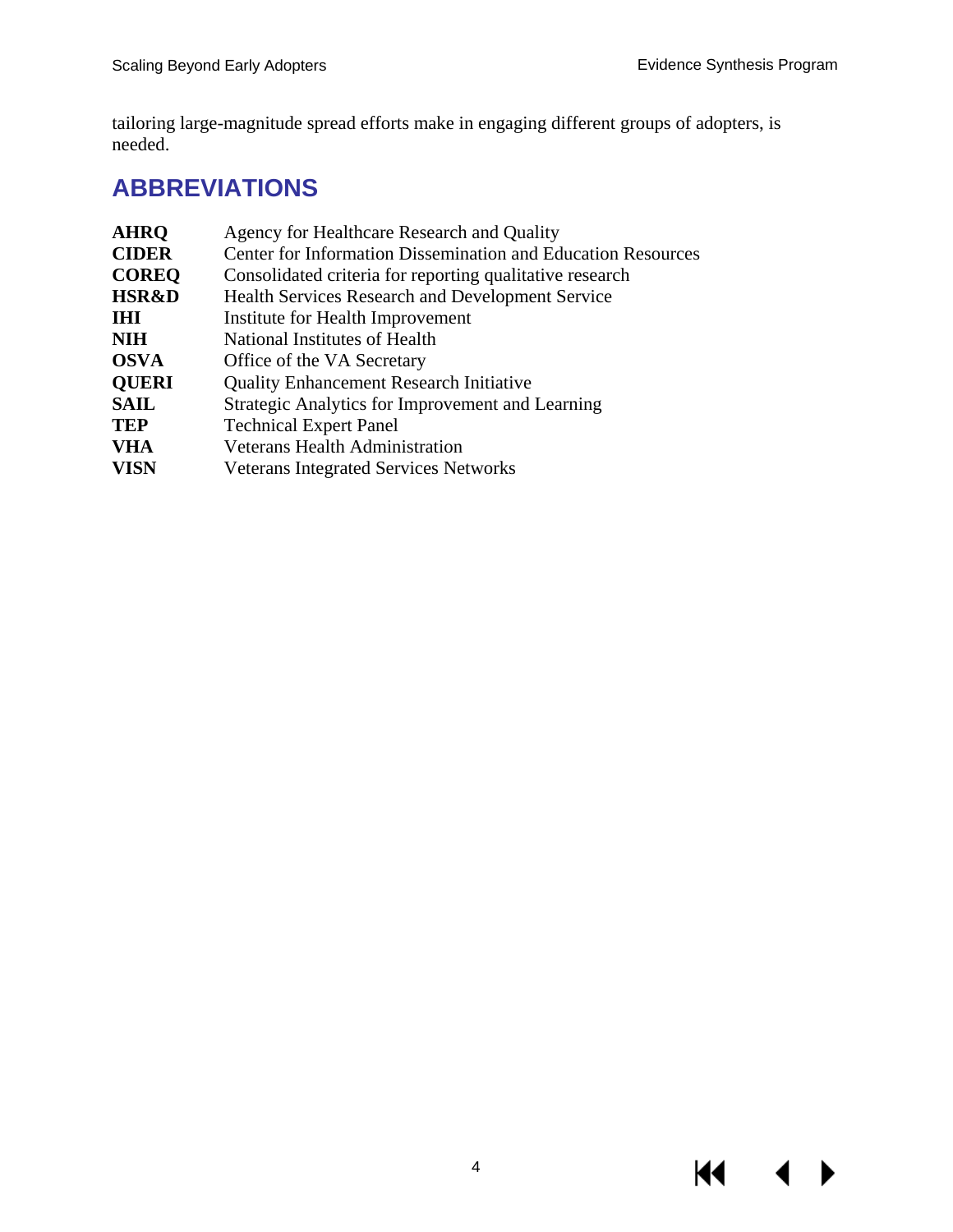# **ACKNOWLEDGMENTS**

This topic was developed in response to a nomination by Dr. Shereef Elnahal from the Office of Organizational Excellence (10E). The scope was further developed with input from the topic nominators (*ie*, Operational Partners, listed below), the ESP Coordinating Center, the review team, and the technical expert panel (TEP, listed below).

In designing the study questions and methodology at the outset of this report, the ESP consulted several technical and content experts. Broad expertise and perspectives were sought. Divergent and conflicting opinions are common and perceived as healthy scientific discourse that results in a thoughtful, relevant systematic review. Therefore, in the end, study questions, design, methodologic approaches, and/or conclusions do not necessarily represent the views of individual technical and content experts.

The authors gratefully acknowledge the following individuals for their contributions to this project:

#### **Operational Partners**

Operational partners are system-level stakeholders who have requested the report to inform decision-making. They can recommend Technical Expert Panel (TEP) participants; assure VA relevance; help develop and approve final project scope and timeframe for completion; provide feedback on draft report; and provide consultation on strategies for dissemination of the report to field and relevant groups.

Ryan Vega, MD *Director, Diffusion of Excellence Initiative* VA Center for Innovation

Saurabha Bhatnagar, MD *Acting Assistant Deputy Under Secretary for Health*  Office of Quality, Safety, and Value (10E2)

#### **Technical Expert Panel (TEP)**

To ensure robust, scientifically relevant work, the TEP guides topic refinement; provides input on key questions and eligibility criteria, advising on substantive issues or possibly overlooked areas of research; assures VA relevance; and provides feedback on work in progress. TEP members are listed below:

Nick Bowersox, PhD, ABPP *Director, QUERI Center for Implementation and Evaluation Resources* 

Laura Damschroder, MS, MPH *Investigator, HSR&D Center for Clinical Management Research* 

Amy Kilbourne, PhD, MPH *Director, QUERI*